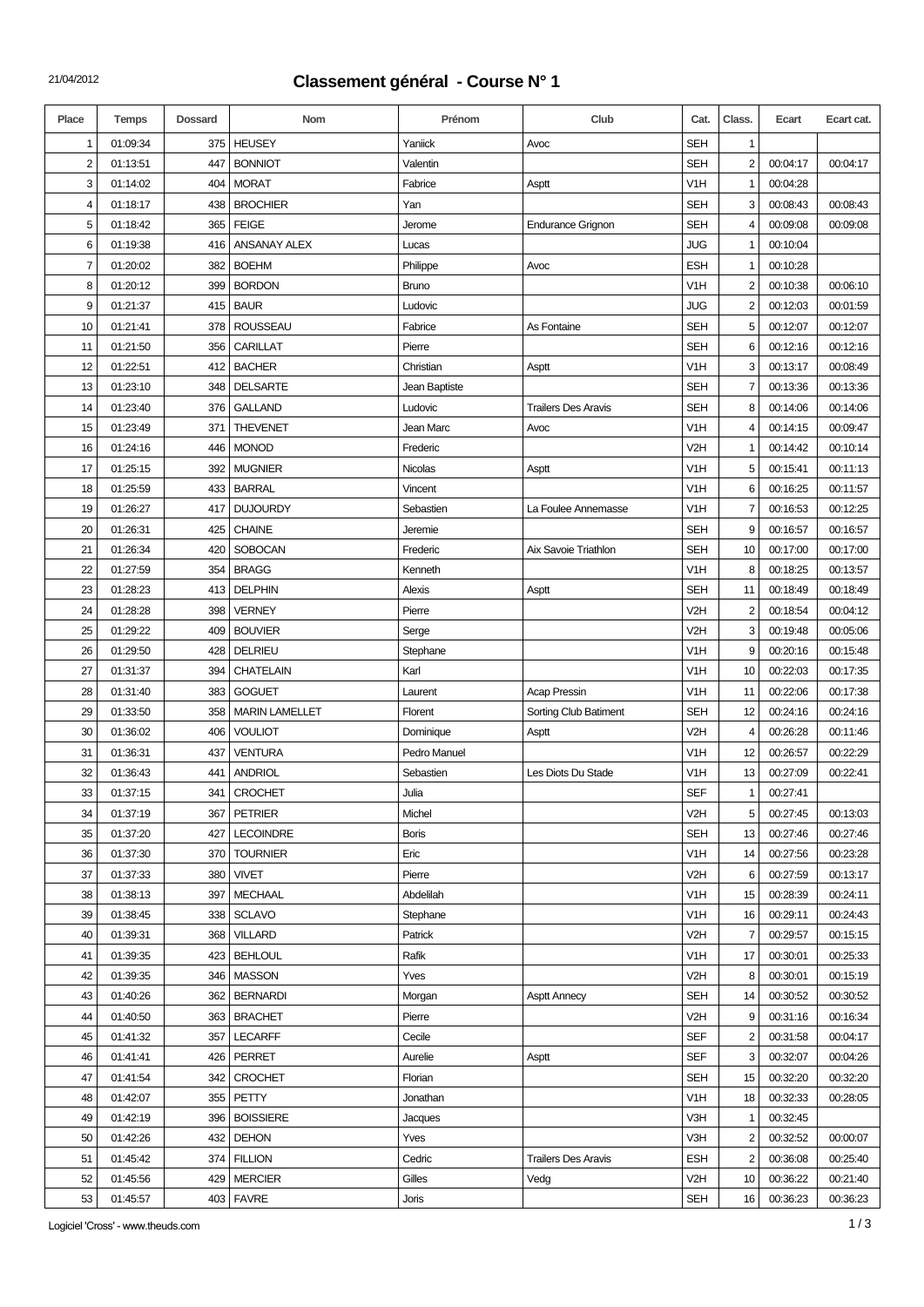## 21/04/2012 **Classement général - Course N° 1**

| Place | Temps    | <b>Dossard</b> | Nom                  | Prénom          | Club                       | Cat.             | Class.         | Ecart    | Ecart cat. |
|-------|----------|----------------|----------------------|-----------------|----------------------------|------------------|----------------|----------|------------|
| 54    | 01:45:57 | 435            | <b>BONTRON</b>       | Yannick         |                            | V1H              | 19             | 00:36:23 | 00:31:55   |
| 55    | 01:46:01 | 351            | <b>BIBOLLET</b>      | Thierry         |                            | <b>SEH</b>       | 17             | 00:36:27 | 00:36:27   |
| 56    | 01:46:33 | 352            | <b>ROLLAND</b>       | Arnaud          |                            | <b>SEH</b>       | 18             | 00:36:59 | 00:36:59   |
| 57    | 01:46:34 | 440            | <b>KOUDRI</b>        | Farid           |                            | V <sub>1</sub> H | 20             | 00:37:00 | 00:32:32   |
| 58    | 01:46:45 | 366            | SAGE                 | Daniel          |                            | V <sub>2</sub> H | 11             | 00:37:11 | 00:22:29   |
| 59    | 01:48:01 | 369            | <b>MERIAUX</b>       | Emmanuel        | <b>B</b> sp                | V <sub>1</sub> H | 21             | 00:38:27 | 00:33:59   |
| 60    | 01:48:58 | 393            | <b>FRANCIONE</b>     | Xavier          |                            | <b>SEH</b>       | 19             | 00:39:24 | 00:39:24   |
| 61    | 01:49:10 | 389            | <b>MERLET</b>        | Frederic        |                            | <b>SEH</b>       | 20             | 00:39:36 | 00:39:36   |
| 62    | 01:49:43 | 434            | <b>EXCOFFIER</b>     | Jean Claude     |                            | V3H              | 3              | 00:40:09 | 00:07:24   |
| 63    | 01:49:44 | 337            | <b>ROULT</b>         | Didier          |                            | V <sub>2</sub> H | 12             | 00:40:10 | 00:25:28   |
| 64    | 01:49:57 | 343            | <b>DUCHESNE</b>      | Laurence        |                            | V <sub>1</sub> F | 1              | 00:40:23 |            |
| 65    | 01:50:19 | 364            | <b>BIRCK</b>         | Celine          |                            | V <sub>1</sub> F | $\overline{2}$ | 00:40:45 | 00:00:22   |
| 66    | 01:50:36 | 373            | <b>RABATEL</b>       | Jean Pierre     |                            | V2H              | 13             | 00:41:02 | 00:26:20   |
| 67    | 01:51:54 | 344            | <b>TIBALDI</b>       | Laurent         |                            | V <sub>1</sub> H | 22             | 00:42:20 | 00:37:52   |
| 68    | 01:51:55 | 345            | <b>TIBALDI</b>       | Murielle        |                            | <b>SEF</b>       | 4              | 00:42:21 | 00:14:40   |
| 69    | 01:52:55 | 379            | <b>GROSCLAUDE</b>    | Bertrand        | Caab Bellegarde            | V <sub>1</sub> H | 23             | 00:43:21 | 00:38:53   |
| 70    | 01:53:25 | 388            | <b>MERLET</b>        | Sophie          |                            | <b>SEF</b>       | 5              | 00:43:51 | 00:16:10   |
| 71    | 01:55:49 | 377            | <b>LACHENAL</b>      | Lidwine         | <b>Trailers Des Aravis</b> | <b>SEF</b>       | 6              | 00:46:15 | 00:18:34   |
| 72    | 01:56:32 | 339            | <b>BOUCHET</b>       | Daniel          |                            | <b>SEH</b>       | 21             | 00:46:58 | 00:46:58   |
| 73    | 01:56:43 | 340            | <b>BOUCHET</b>       | Jean            |                            | V <sub>2</sub> H | 14             | 00:47:09 | 00:32:27   |
| 74    | 01:56:51 | 400            | <b>DERVAUX</b>       | Thierry         |                            | <b>SEH</b>       | 22             | 00:47:17 | 00:47:17   |
| 75    | 01:56:51 | 353            | <b>THOMSSEN</b>      | Erin            |                            | <b>SEH</b>       | 23             | 00:47:17 | 00:47:17   |
| 76    | 01:57:04 | 418            | <b>ELISSALDE</b>     | Dominique       | Lspeed                     | V <sub>1</sub> F | 3              | 00:47:30 | 00:07:07   |
| 77    | 01:57:04 | 347            | SERPETTE JEANNE      | Berengere       |                            | V <sub>1</sub> F | 4              | 00:47:30 | 00:07:07   |
| 78    | 01:57:14 | 381            | <b>PERRET</b>        | Jean Michel     |                            | <b>SEH</b>       | 24             | 00:47:40 | 00:47:40   |
| 79    | 01:58:41 | 422            | <b>PERRIN</b>        | <b>Bruno</b>    | <b>Credit Agricole</b>     | V <sub>1</sub> H | 24             | 00:49:07 | 00:44:39   |
| 80    | 01:59:41 | 430            | <b>GAILLARDIN</b>    | Nadine          |                            | V <sub>1</sub> F | 5              | 00:50:07 | 00:09:44   |
| 81    | 02:00:23 | 390            | <b>BOERI</b>         | Gerard          |                            | V <sub>2</sub> H | 15             | 00:50:49 | 00:36:07   |
| 82    | 02:03:26 | 350            | <b>GENIQUET</b>      | Florent         |                            | V1H              | 25             | 00:53:52 | 00:49:24   |
| 83    | 02:04:13 | 361            | <b>DOYEN</b>         | Bernard         |                            | V3H              | 4              | 00:54:39 | 00:21:54   |
| 84    | 02:04:20 | 411            | <b>BRAND</b>         | Julien          |                            | <b>SEH</b>       | 25             | 00:54:46 | 00:54:46   |
| 85    | 02:04:36 | 442            | <b>ROSIER</b>        | Evelyne         |                            | V <sub>1</sub> F | 6              | 00:55:02 | 00:14:39   |
| 86    | 02:05:46 | 386            | <b>DUCLOS</b>        | Aurelie         |                            | <b>SEF</b>       | $\overline{7}$ | 00:56:12 | 00:28:31   |
| 87    | 02:06:18 | 387            | <b>ROY</b>           | Benjamin        |                            | <b>SEH</b>       | 26             | 00:56:44 | 00:56:44   |
| 88    | 02:06:25 | 405            | <b>BOZON</b>         | Cecile          | Cab Bellegardien           | <b>SEF</b>       | 8              | 00:56:51 | 00:29:10   |
| 89    | 02:06:35 | 410            | <b>BRAND</b>         | Magali          |                            | <b>SEF</b>       | 9              | 00:57:01 | 00:29:20   |
| 90    | 02:07:09 | 395            | <b>BOISSIERE</b>     | Marie Jeanne    |                            | V3F              | $\mathbf{1}$   | 00:57:35 | 00:57:35   |
| 91    | 02:08:13 | 431            | <b>MONOD</b>         | Nathalie        |                            | V <sub>1</sub> F | $\overline{7}$ | 00:58:39 | 00:18:16   |
| 92    | 02:08:13 | 391            | <b>VINCENT</b>       | Marc            |                            | V1H              | 26             | 00:58:39 | 00:54:11   |
| 93    | 02:08:28 | 424            | <b>OLIVAUX</b>       | Guillaume       |                            | <b>SEH</b>       | 27             | 00:58:54 | 00:58:54   |
| 94    | 02:08:28 | 436            | <b>PRIEUR</b>        | Corinne         | Lspeed                     | V <sub>1</sub> F | 8              | 00:58:54 | 00:18:31   |
| 95    | 02:08:29 | 421            | <b>PIQUERAS</b>      | Nathalie        | Lspeed                     | V <sub>1</sub> F | 9              | 00:58:55 | 00:18:32   |
| 96    | 02:08:49 | 449            | <b>MICHEL</b>        | Marc            |                            | V <sub>2</sub> H | 16             | 00:59:15 | 00:44:33   |
| 97    | 02:12:48 | 385            | CHETELAT JARD        | Jessica         |                            | <b>SEF</b>       | 10             | 01:03:14 | 00:35:33   |
| 98    | 02:16:41 | 408            | <b>GAILLARDIN</b>    | Fernanda        |                            | V <sub>1</sub> F | 10             | 01:07:07 | 00:26:44   |
| 99    | 02:18:23 | 445            | <b>GIOVINAZZO</b>    | Katia           |                            | V <sub>1</sub> F | 11             | 01:08:49 | 00:28:26   |
| 100   | 02:25:22 | 372            | <b>MACH</b>          | Serge           | Ce Ciat                    | V <sub>2</sub> H | 17             | 01:15:48 | 01:01:06   |
| 101   | 02:26:59 | 349            | <b>DESAY</b>         | Jean Philippe   |                            | V <sub>1</sub> H | 27             | 01:17:25 | 01:12:57   |
| 102   | 02:27:17 | 384            | <b>NANTERME</b>      | Philippe        |                            | V <sub>1</sub> H | 28             | 01:17:43 | 01:13:15   |
| 103   | 02:27:56 | 444            | <b>GUERIN BRIERE</b> | Catherine       |                            | V <sub>1</sub> F | 12             | 01:18:22 | 00:37:59   |
| 104   | 02:27:57 | 443            | <b>BOUET</b>         | <b>Brigitte</b> |                            | V <sub>2</sub> F | 1              | 01:18:23 |            |
| 105   | 02:30:54 | 419            | <b>DUPREZ</b>        | Sophie          | Lspeed                     | V <sub>2F</sub>  | $\overline{2}$ | 01:21:20 | 00:02:57   |
| 106   | 02:30:54 | 402            | CASALIN              | Laurence        | Lspeed                     | V <sub>2F</sub>  | 3              | 01:21:20 | 00:02:57   |

Logiciel 'Cross' - www.theuds.com 2/3